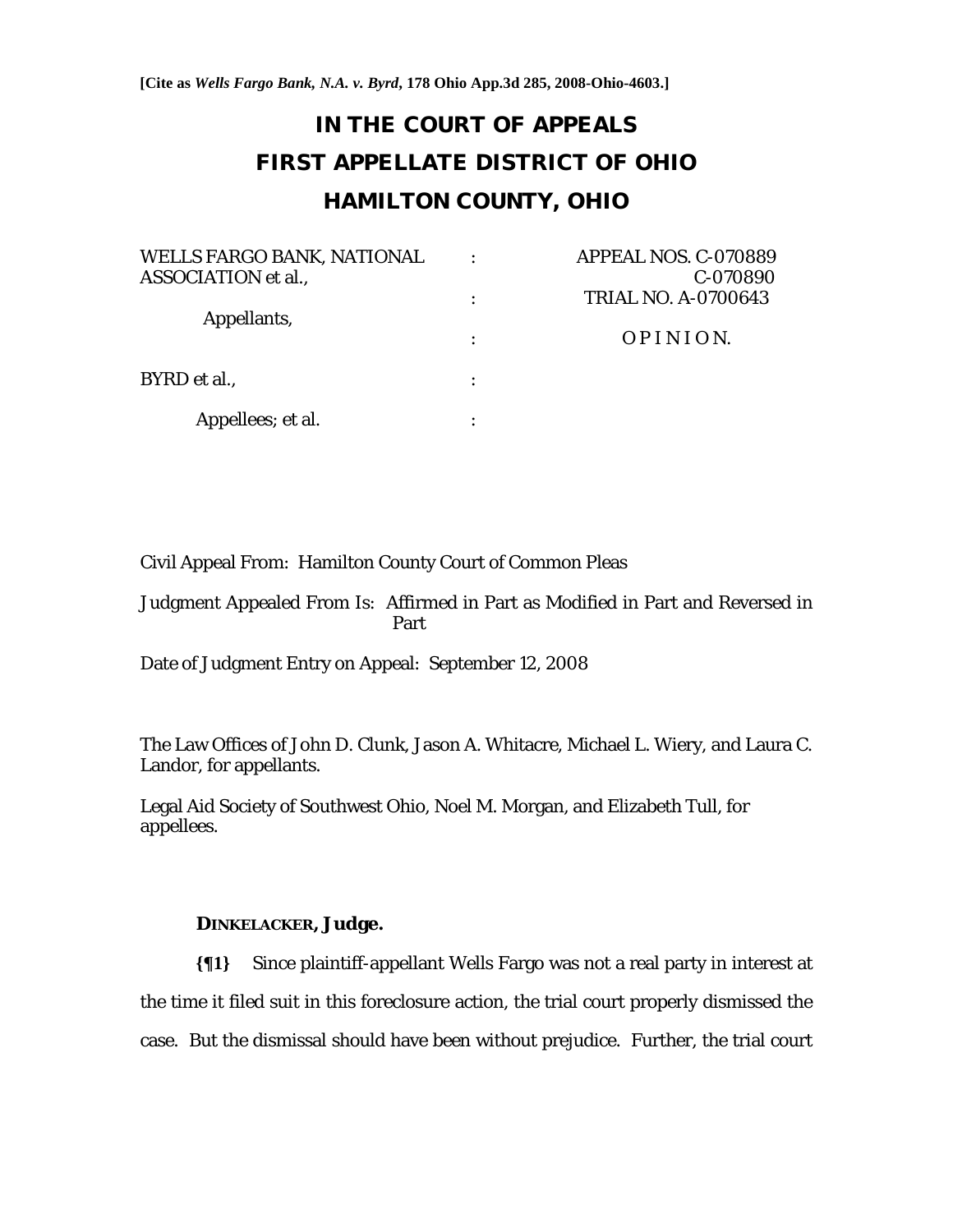lacked authority to sanction counsel by requiring counsel to adhere to additional pleading requirements in future cases.

#### *Putting the Cart Before the House*

**{¶2}** On January 23, 2007, Wells Fargo filed a foreclosure action against defendants-appellees, Gloria and Ellsworth Byrd. Wells Fargo claimed that it was "the holder and owner of a certain promissory note" and "the owner and holder of a certain mortgage deed, securing the payment of said note." But both the note and the mortgage identified in the complaint named WMC Mortgage Corporation as the lender.

**{¶3}** Wells Fargo filed a motion seeking summary judgment. Attached to the motion for summary judgment was an "Assignment of Note and Mortgage" that acknowledged that WMC had sold, assigned, transferred, and set over the mortgage deed and promissory note to Wells Fargo. The assignment was dated March 2, 2007—over a month after the complaint had been filed.

**{¶4}** The case was referred to a magistrate who entered summary judgment for Wells Fargo. The trial court sustained the Byrds' subsequent objections to that decision. The trial court then took two additional steps not requested by the Byrds: (1) it dismissed the case with prejudice and (2) it ordered the law firm representing Wells Fargo, appellant Law Offices of John D. Clunk Co., L.P.A., to submit "proof that their client is, in fact, a real party in interest at the time of the filing" of any future foreclosure complaints that the firm might file.

**{¶5}** Wells Fargo requested findings of fact and conclusions of law. In response, the trial court issued an entry titled "Findings of Fact, Conclusions of Law, and Amended Judgment Entry," in which it said that the dismissal was "not a

2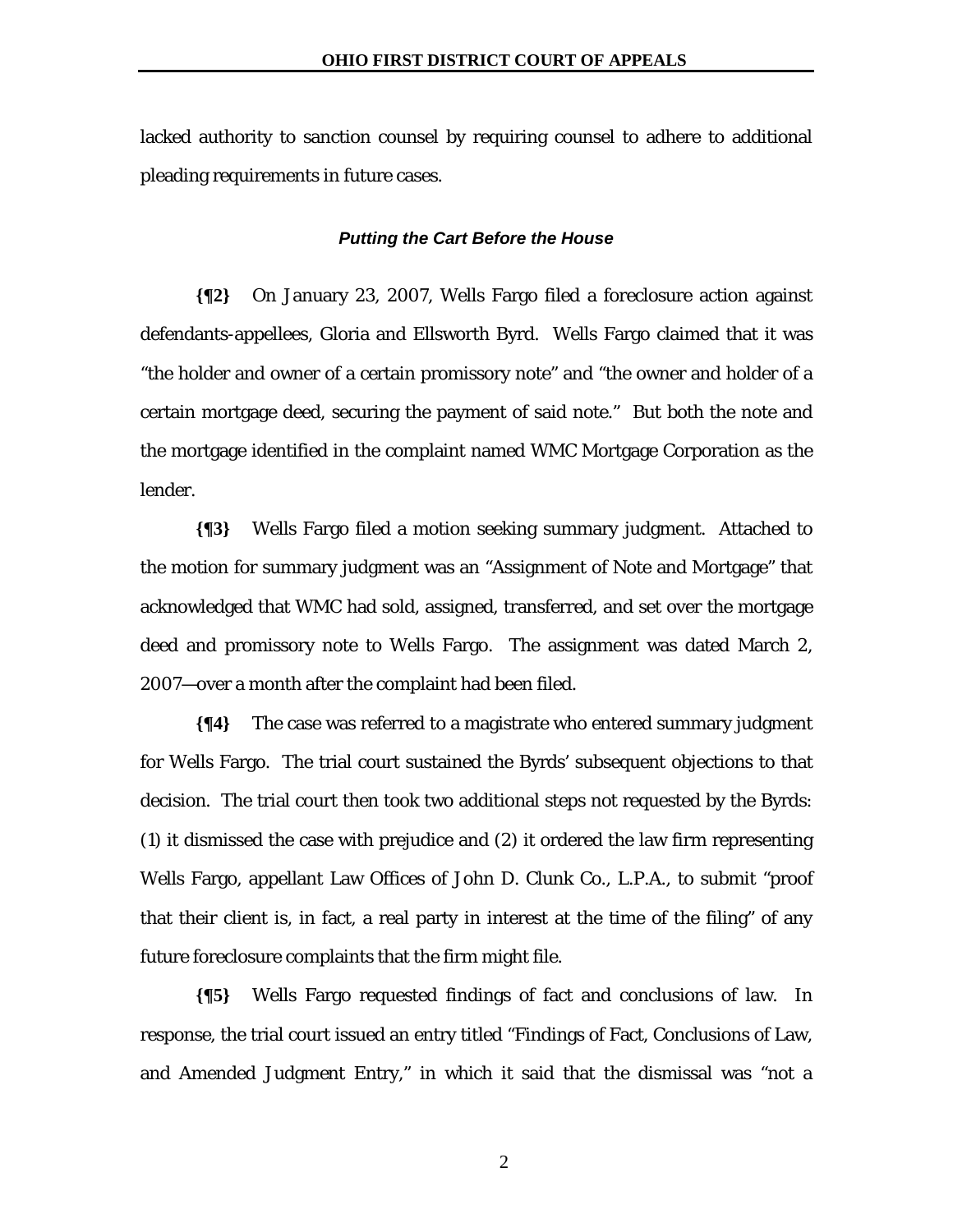dismissal on the merits." The trial court explained the Clunk firm's future obligations to the court by stating that "at the time of the filing of a foreclosure action, [the Clunk firm must] file documentation showing that their client is the real party in interest as of the date of the filing of the lawsuit."

**{¶6}** Both Wells Fargo and the Clunk firm have appealed. Wells Fargo argues that (1) the trial court erred in dismissing the case with prejudice on jurisdictional grounds, (2) the trial court erred in dismissing the case without notice, (3) the trial court should have adopted the decision of the magistrate granting its motion for summary judgment, (4) the trial court misapplied Civ.R. 17, (5) the trial court lacked authority to convert its original dismissal with prejudice to a dismissal without prejudice, and (6) the trial court improperly used its subsequent entry to modify the substance of its prior decision. The Clunk firm argues, in two assignments of error, that the trial court improperly sanctioned it.

### *The Dismissal Issue: To Dismiss or Not*

**{¶7}** There is little case-law guidance on the issue whether Wells Fargo, which was clearly not a real party in interest when the suit was filed, could later have cured the defect by producing an after-acquired interest in the litigation. We hold that the defect could not have been cured in that way.

**{¶8}** Civ.R. 17(A) says that "[e]very action shall be prosecuted in the name of the real party in interest. \* \* \* No action shall be dismissed on the ground that it is not prosecuted in the name of the real party in interest until a reasonable time has been allowed after objection for ratification of commencement of the action by, or joinder or substitution of, the real party in interest. Such ratification, joinder, or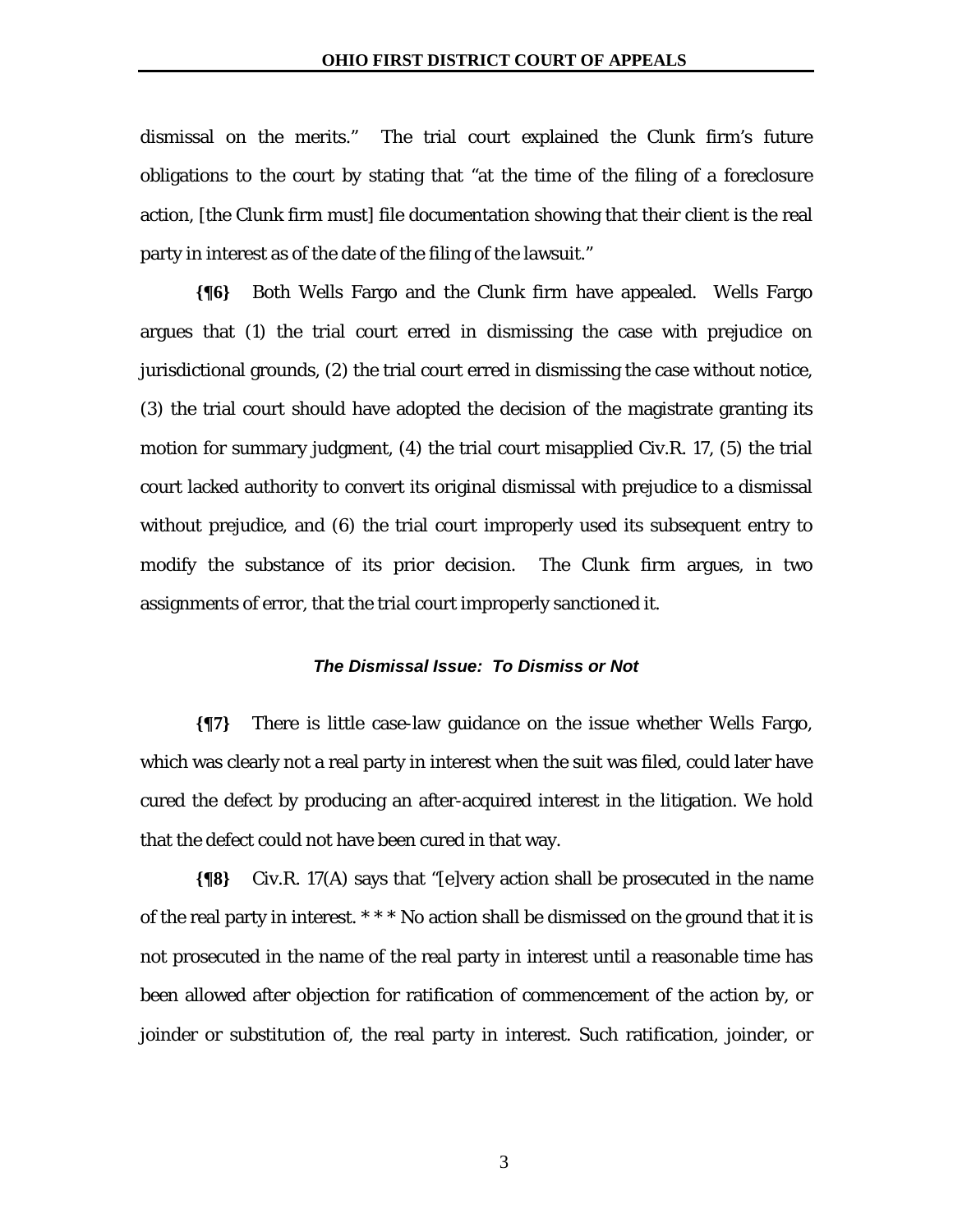substitution shall have the same effect as if the action had been commenced in the name of the real party in interest."

**{¶9}** A party lacks standing to invoke the jurisdiction of a court unless he has, in an individual or a representative capacity, some real interest in the subject matter of the action.<sup>1</sup> The Eleventh Appellate District has held that "Civ.R. 17 is not applicable when the plaintiff is not the proper party to bring the case and, thus, does not have standing to do so. A person lacking any right or interest to protect may not invoke the jurisdiction of a court."2 The court also noted that "Civ.R. 17(A) was not applicable 'unless the plaintiff had standing to invoke the jurisdiction of the court in the first place, either in an individual or representative capacity, with some real interest in the subject matter.' Civ.R. 17 only applies if the action is commenced by one who is sui juris or the proper party to bring the action."3

**{¶10}** The Twelfth Appellate District agrees. In 2007, the court held that "[t]he 'real party in interest is generally considered to be the person who can discharge the claim on which the suit is brought  $* * *$  [or] is the party who, by substantive law, possesses the right to be enforced.' "4 Unless a party has some real interest in the subject matter of the action, that party will lack standing to invoke the jurisdiction of the court. The court concluded that "[i]n a breach of contract claim, only a party to the contract or an intended third-party beneficiary of the contract may bring an action on a contract in Ohio."5

1

<sup>1</sup> *State ex rel. Dallman v. Court of Common Pleas* (1973), 35 Ohio St.2d 176, 298 N.E.2d 515, syllabus.

<sup>2 (</sup>Citations omitted.) *Northland Ins. Co. v. Illum. Co.*, 11th Dist. Nos. 2002-A-0058 and 2002-A-0066, 2004-Ohio-1529, at ¶ 17 .

<sup>3</sup> *Travelers Indemn. Co. v. R. L. Smith Co.* (Apr. 13, 2001), 11th Dist. No. 2000-L-014, quoting *Franzes v. Falcon* (Nov. 19, 1979), Lake App. No. 7-071, 1979 WL 208213.

<sup>4</sup> *Discover Bank v. Brockmeier*, 12th Dist. No. CA2006-07-078, 2007-Ohio-1552, at ¶ 7, quoting *In re Highland Holiday Subdiv.* (1971), 27 Ohio App.2d 237, 240, 273 N.E.2d 903.

<sup>5</sup> Id., citing *Grant Thornton v. Windsor House, Inc.* (1991), 57 Ohio St.3d 158, 161, 566 N.E.2d 1220.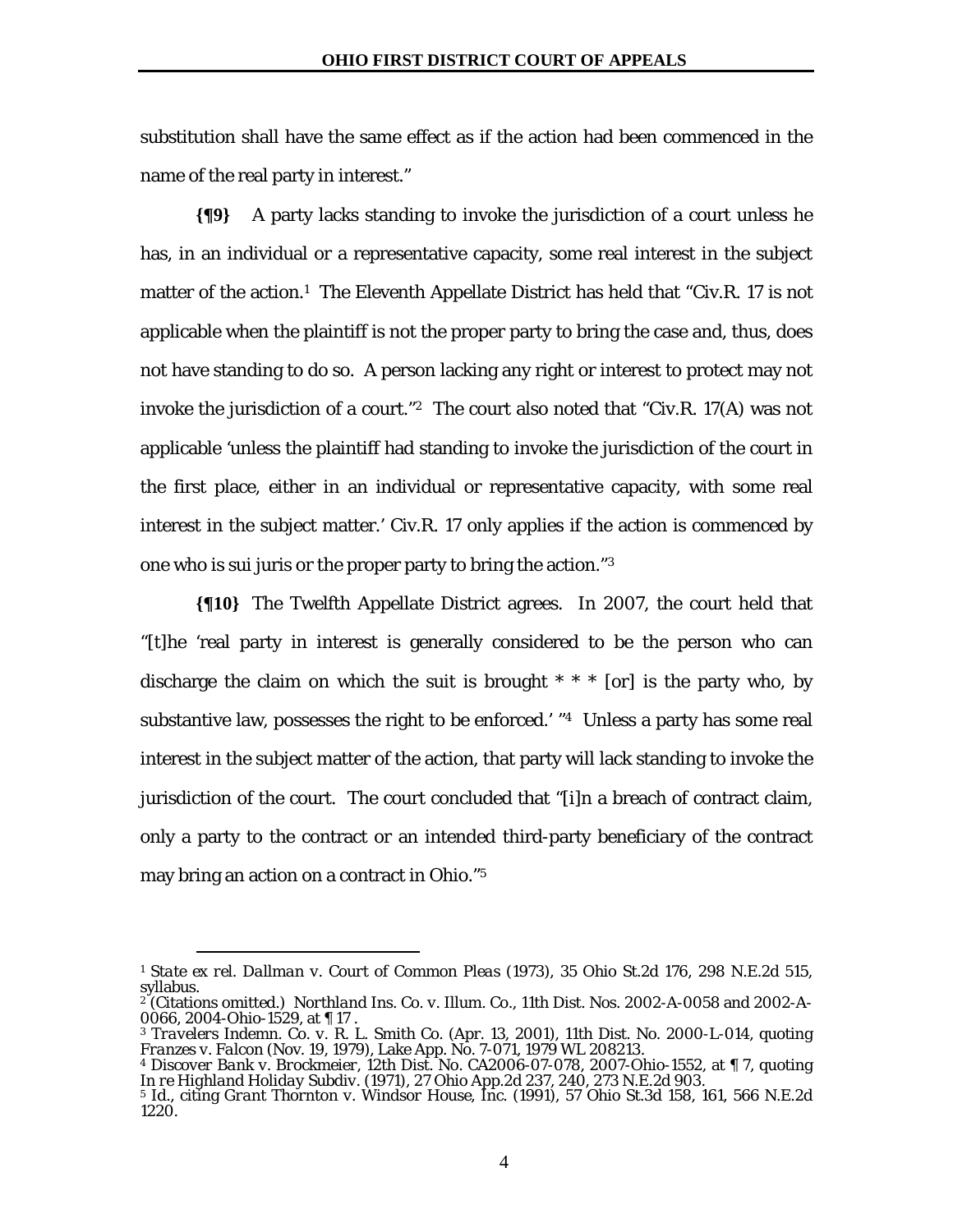**{¶11}** Such a rule would seem to be in the spirit of Civ.R. 17, which only allows a plaintiff to cure a real-party-in-interest problem by (1) showing that the real party in interest has ratified the commencement of the action, or (2) joining or substituting the real party in interest.6

**{¶12}** Since WMC was not joined or substituted in this case, the only argument Wells Fargo could have made was that WMC had ratified its actions. Ratification is a way that an agent can bind a principal.<sup>7</sup> But ratification will not apply when the actor is not acting as the agent of the principal.<sup>8</sup>

**{¶13}** In this case, Wells Fargo admitted to the trial court that it was not the real party in interest when the suit was filed. Wells Fargo filed suit on its own behalf and acquired the mortgage from WMC later. It was not acting as WMC's agent. There was no evidence that WMC had "ratified" the commencement of the action only that it had sold the mortgage to Wells Fargo. None of the documents indicated that WMC even knew about this case. For ratification to occur, the ratifying party must know what actions it is ratifying.<sup>9</sup> While Wells Fargo repeatedly argued that ratification had occurred, it seemed to be confused as to which party had to ratify. Below, it argued that "Plaintiff, being a real party in interest, did ratify the commencement of this action \* \* \* ." But Civ.R. 17 makes clear that it was WMC, not Wells Fargo, that had to ratify the commencement of the action.

<sup>&</sup>lt;u>.</u> 6 Civ.R. 17(A).

<sup>7</sup> See *Morr v. Crouch* (1969), 19 Ohio St.2d 24, 249 N.E.2d 780.

<sup>8</sup> See *Alban Equip. Co. v. MPH Crane, Inc.* (June 2, 1989), 4th Dist. No. 424 (" 'Ratification does not result from the affirmance of a transaction with a third person unless the one acting<br>purported to be acting for the ratifier' "), quoting 1 Restatement of the Law 2d, Agency (1958) 217, Section 85; see also *Williams v. Stearns* (1898), 59 Ohio St. 28.

<sup>9</sup> See *Lithograph Bldg. Co. v. Watt* (1917), 96 Ohio St. 74, 85, 117 N.E. 25 (before the principal can be held to ratify the unauthorized acts of his agent, it must appear that he had knowledge of all material facts).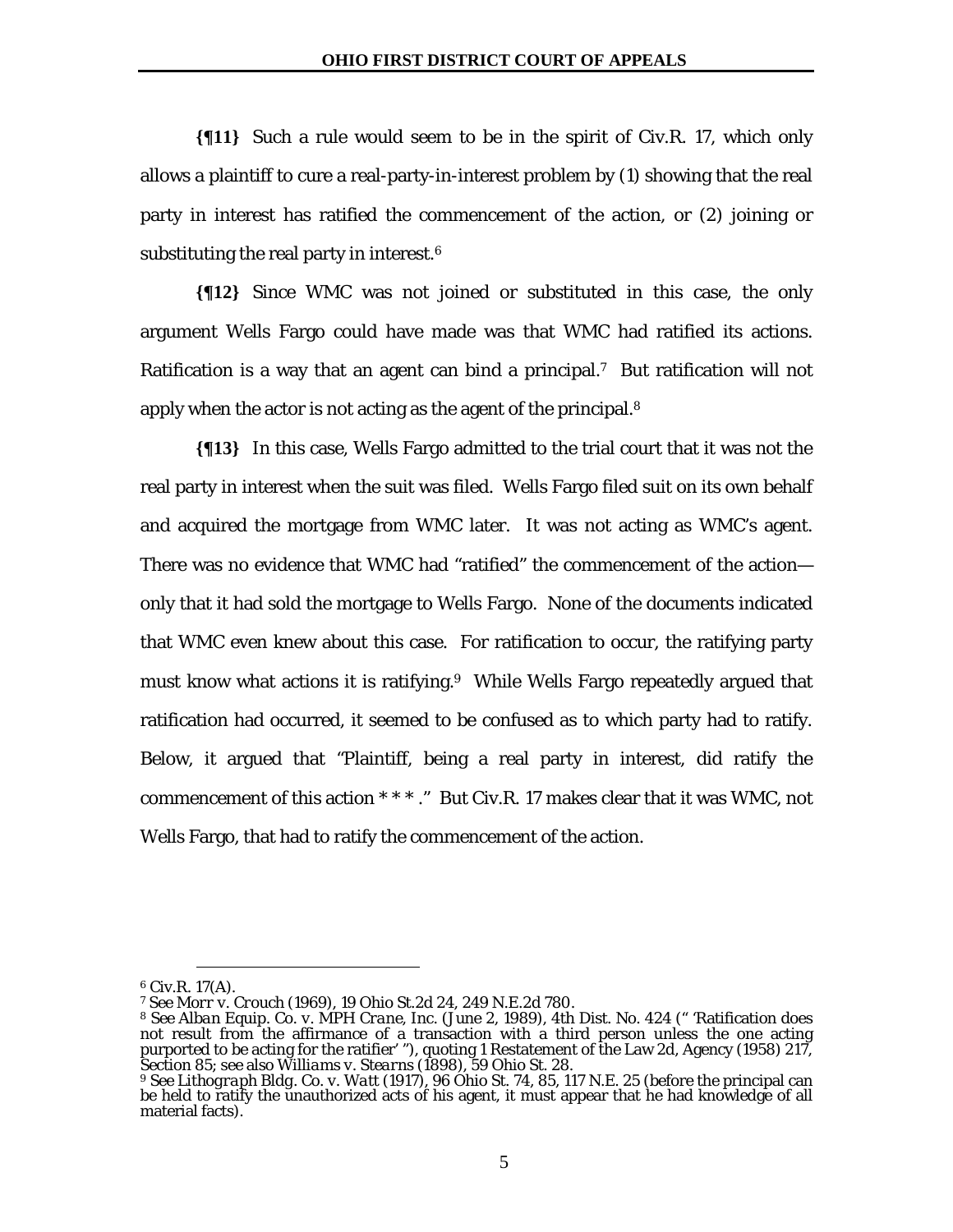**{¶14}** Wells Fargo has found one decision that holds to the contrary. In *Bank of New York v. Stuart*,10 the Ninth Appellate District held that a bank that had filed a foreclosure action could cure a real-party-in-interest problem by subsequently obtaining the mortgage.<sup>11</sup> But the only authority for this holding was two federal cases from 1966 and 1979. And the two cases are distinguishable. In the first case, the plaintiff was the one who had done all the work that was the subject of the litigation, and the "real party in interest" was "a mere 'straw man' throughout."12 In the second case, the plaintiff was already a party in his own right and was assigned the claims of another plaintiff.13

**{¶15}** We find instructive a more recent federal case addressing the application of the rule (but in the context of a statute of limitations).<sup>14</sup> In that case, the party suing did not have a claim at the time suit was filed but received an assignment of the claim after it had commenced the litigation. The court held that "[Civ.R.] 17(a) does not apply to a situation where a party with no cause of action files a lawsuit to toll the statute of limitations and later obtains a cause of action through assignment."15 In that case, the court concluded that "B & K's assignment to the Wulffs of its claim against CMA cannot ratify the Wulffs' commencement of suit on a claim which theretofore did not exist."16

<u>.</u>

<sup>14</sup> *United States v. CMA, Inc.* (C.A.9, 1989), 890 F.2d 1070, 1074.

<sup>10 9</sup>th Dist. No. 06CA008953, 2007-Ohio-1483.

<sup>11</sup> Id. at ¶ 12.

<sup>12</sup> *Campus Sweater & Sportswear Co. v. M. B. Kahn Constr. Co.* (D.S.C.1979), 515 F.Supp. 64, 84- 85.

<sup>13</sup> *Dubuque Stone Prods. Co. v. Fred L. Gray Co.* (C.A.8, 1966), 356 F.2d 718, 723-724.

<sup>15</sup> Id.

<sup>16</sup> Id. See also *Feist v. Consolidated Freightways Corp.* (E.D.Pa.1999), 100 F.Supp.2d 273, 274 (plaintiff's filing of suit in his own name after his Chapter 7 case was closed, and after having failed to list injury claim as estate asset, was not result of honest mistake and thus warranted dismissal rather than substitution of bankruptcy trustee as real party in interest); *Automated Information Processing, Inc. v. Genesys Solutions Group, Inc*. (D.N.Y.1995), 164 F.R.D. 1, 3 (The rule permitting substitution of real party in interest when necessary to avoid injustice did not permit substitution of newly formed corporation as plaintiff after it was discovered that corporation that originally brought action had been dissolved).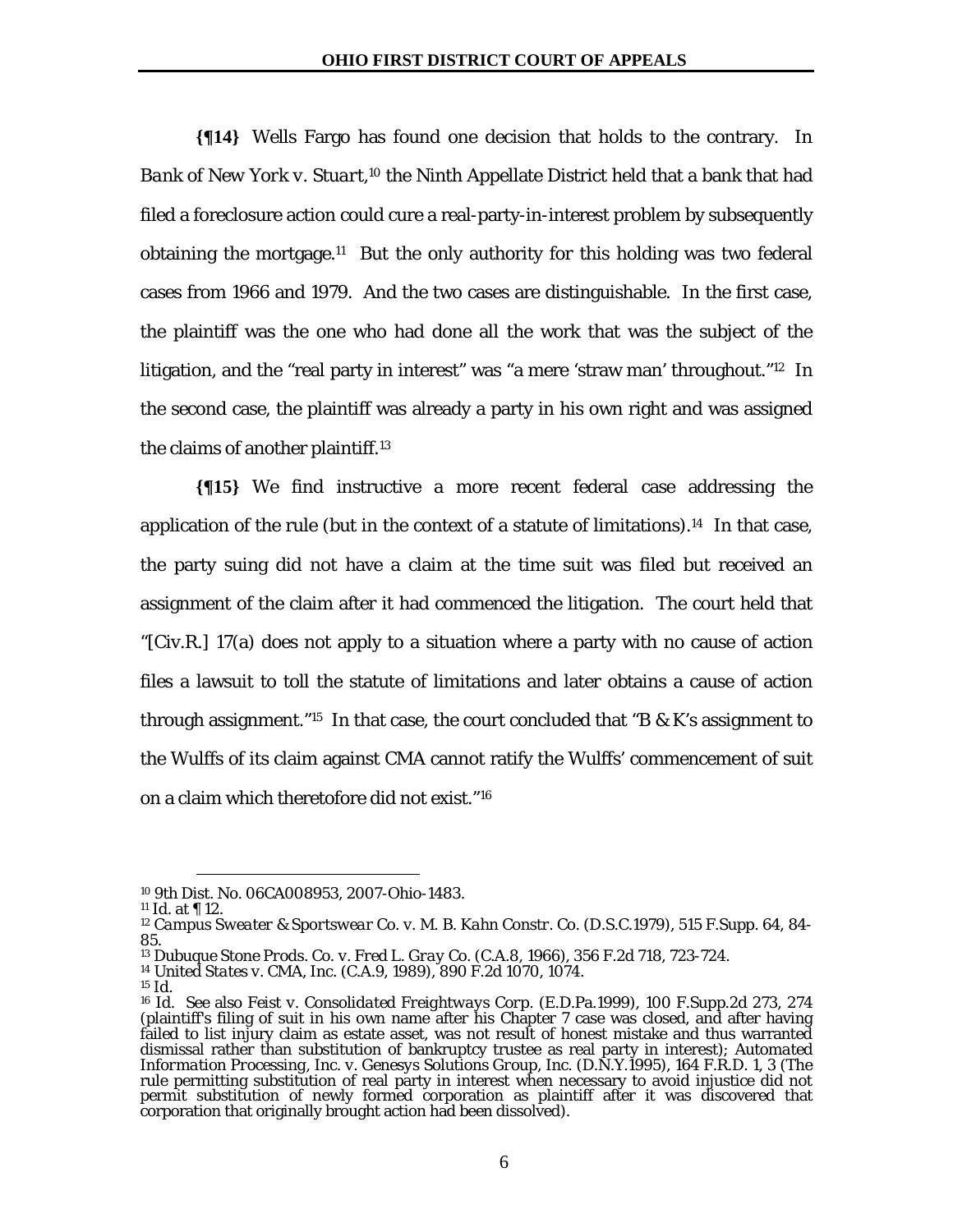**{¶16}** In light of the foregoing authority, we must respectfully disagree with the Ninth Appellate District. We hold that in a foreclosure action, a bank that was not the mortgagee when suit was filed cannot cure its lack of standing by subsequently obtaining an interest in the mortgage. Wells Fargo's third, fourth, and sixth assignments of error are overruled.

### *The Dismissal Issue: Sua Sponte Dismissal*

**{¶17}** Having determined that the trial court could have properly dismissed the case for lack of standing when the suit was filed, we must next determine if dismissal was proper when, as here, it was not requested by the Byrds. Sua sponte dismissals ordinarily prejudice appellants, because they deny any opportunity to respond to the alleged insufficiencies.<sup>17</sup> But here both parties argued the real-partyin-interest issue, and the facts were clear in the record. Wells Fargo did not have standing at the time the complaint was filed. The record unequivocally indicates that WMC did not assign its rights under the mortgage to Wells Fargo until March 2, 2007. Under these circumstances, there was nothing left for the trial court to address. We overrule Wells Fargo's second assignment of error.

#### *The Dismissal Issue: With or Without Prejudice*

**{¶18}** A dismissal of a claim other than on the merits should be a dismissal without prejudice.<sup>18</sup> We agree with Wells Fargo that a dismissal that is premised on jurisdiction "operate[s] as a failure otherwise than on the merits" and should be a dismissal without prejudice.19 The dismissal of an action because one of the parties

<u>.</u>

<sup>17</sup> *MBNA Am. Bank, N.A. v. Canfora*, 9th Dist. No. 23588, 2007-Ohio-4137, at ¶ 14.

<sup>18</sup> See *Chadwick v. Barba Lou, Inc.* (1982), 69 Ohio St.2d 222, 226, 431 N.E.2d 660. 19 See Civ.R. 41(B)(4).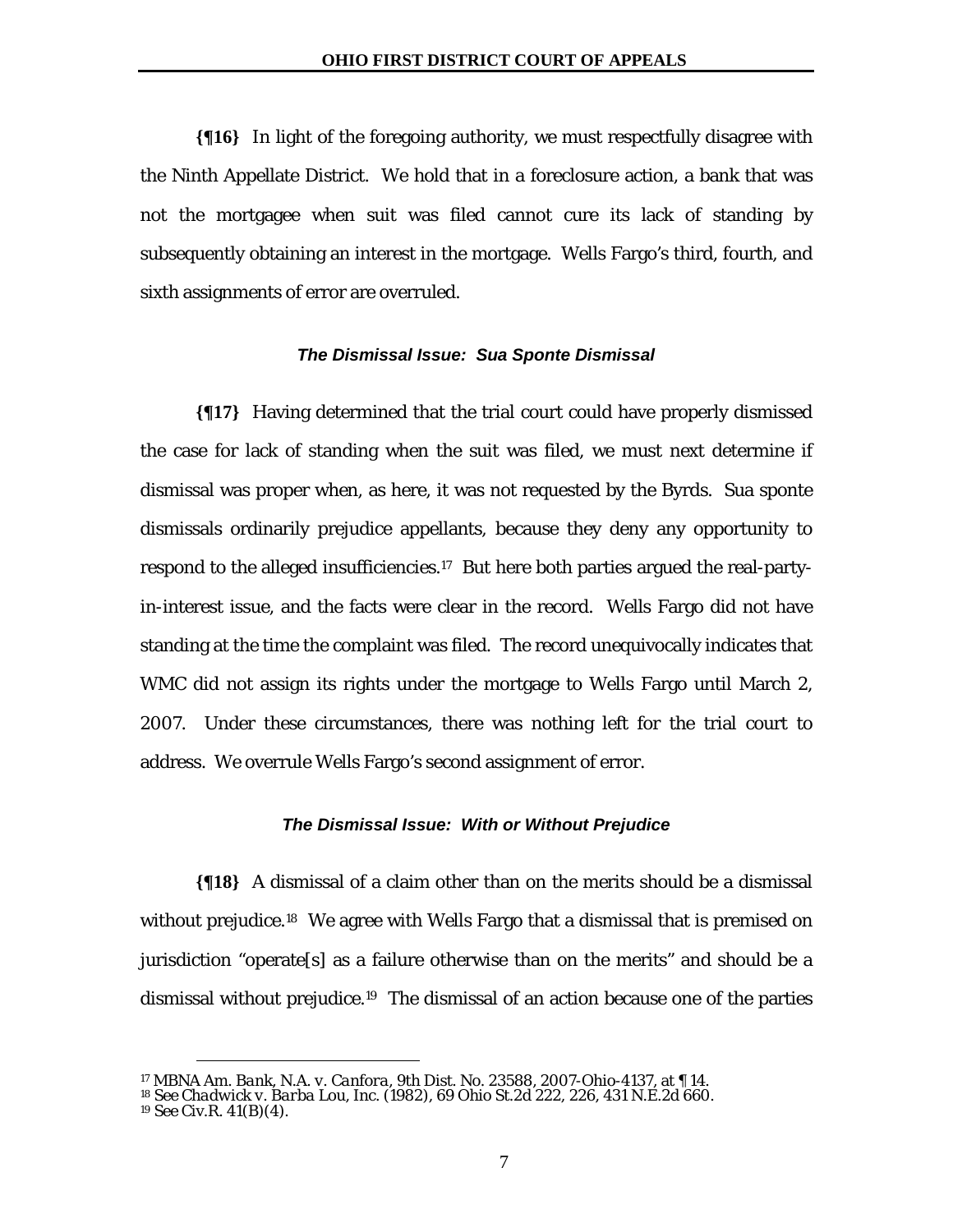is not a real party in interest or does not have standing is not a dismissal on the merits.20

**{¶19}** But the trial court dismissed this case with prejudice. While it attempted to correct this with a subsequent entry, a trial court is without jurisdiction to modify an order dismissing a cause with prejudice to one without prejudice, unless the requirements of Civ.R. 60 are met.<sup>21</sup>

**{¶20}** In this case, the requirements of Civ.R. 60 were not met, and, therefore, the trial court could not have changed its final decision from a dismissal with prejudice to one without prejudice. We sustain Wells Fargo's first and fifth assignments of error. But since the case should have been dismissed without prejudice, we modify the decision of the trial court from a dismissal with prejudice to a dismissal without prejudice. Wells Fargo, now a proper party to initiate a foreclosure action against the Byrds, is free to do so.

### *The Sanction Issue*

**{¶21}** The Clunk firm, in two related assignments of error, claims that the trial court improperly ordered it to "file documentation showing that their client is the real party in interest as of the date of the filing of the lawsuit" in all future foreclosure actions filed by the firm. We agree.

**{¶22}** There is no authority for what the trial court did. The Byrds did not seek sanctions, there was no notice of the possibility that this firm would be sanctioned, and there was no hearing on sanctions. The trial court did not limit the sanction to this case but sanctioned the firm for all of its future conduct. In essence,

<u>.</u>

<sup>20</sup> See *State ex rel. Coles v. Granville*, 116 Ohio St.3d 231, 2007-Ohio-6057, 877 N.E.2d 968, at ¶ 51.

<sup>21</sup> *Young v. Ohio Adult Parole Auth.* (Apr. 27, 2001), 2nd Dist. No. 2001 CA 3.